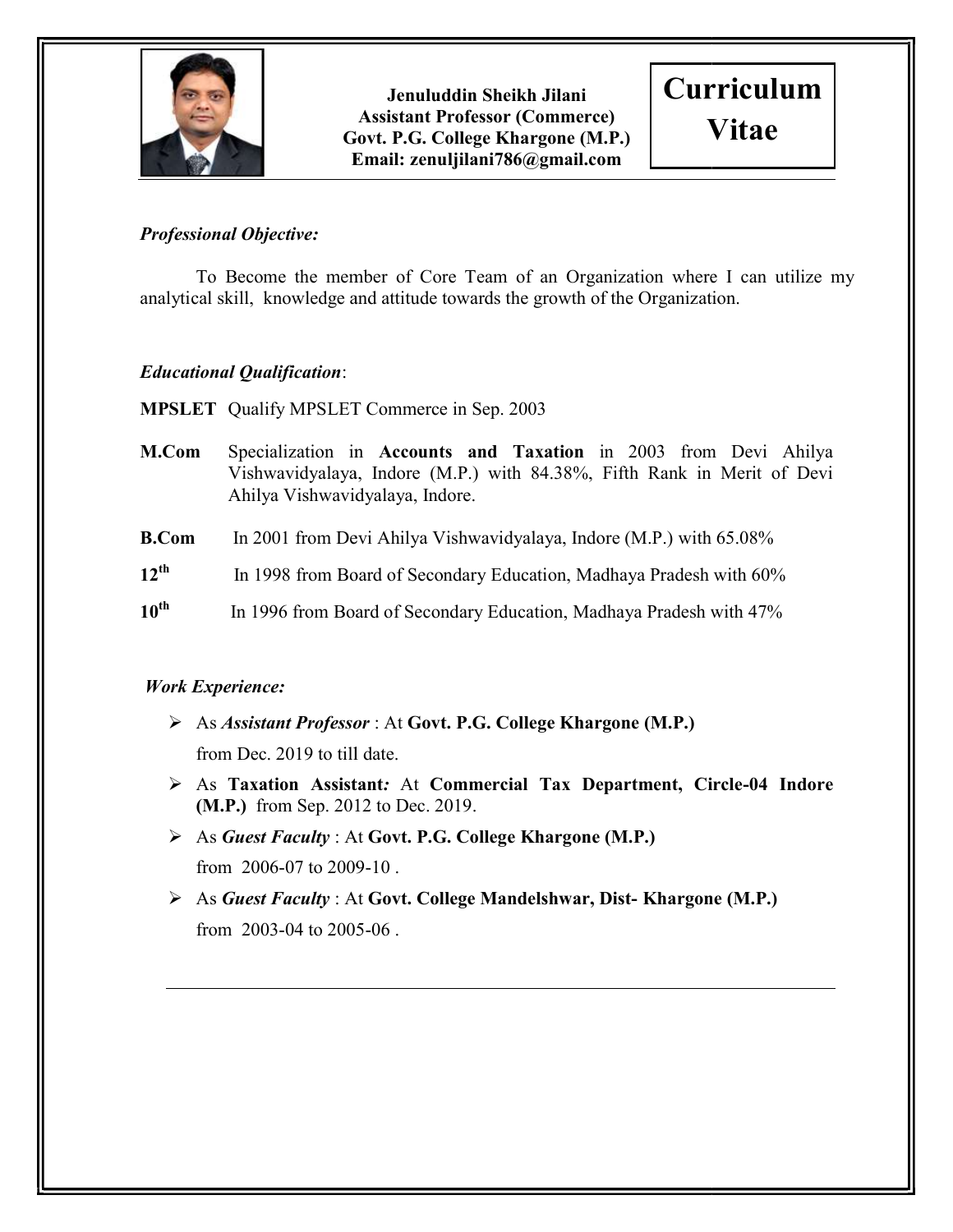### Trainings:

- Departmental Training as a Taxation Assistant of Commercial Tax Department, on "Office and Financial Mangement" in 2012, Organized by R.C.V.P. Noronha Academy of Administration, Bhopal.
- Training of Master Trainer of GST Portal in 2017, Organized by Goods & Service Tax Network at Infosys Campus, Chennai.
- Departmental Induction Program as a Assistant Professor of Higher Education Department, in 2020, Organized by R.C.V.P. Noronha Academy of Administration, Bhopal.

### Orientation and Refresher Courses:

- Attended Faculty Induction Programme conducted by Ramanujan College (University Of Delhi), MHRD Pandit Madan Mohan Malaviya, National Mission On Teachers And Teaching, Teaching Learning Centre (4th June to 1st July 2020)
- Attended Refresher Course on "Research Methodology" conducted by Ramanujan College (University Of Delhi), MHRD Pandit Madan Mohan Malaviya, National Mission On Teachers And Teaching, Teaching Learning Centre (20th July to  $3<sup>rd</sup>$ Aug. 2021)
- Attended Refresher Course on "Economic Policies" conducted by University Grant Commission, Human Resource Development Center, Rani Durgawati Vishwavidyalaya, Jabalpur (M.P.)  $(23^{rd}$  Aug. to  $4^{th}$  Sep. 2021)

#### Achievements:

- Conducted group discussion, seminar etc.
- Guided minor project for M.Com. Students.
- Work as a Coconvenor of RUSA and World Bank
- Work as a Coconvener of Quality Assurance Committee
- Work as a Co-Convener of Online & Offline Admission Committee
- Work as a member in Swami Vivekananda Career Guidance Cell
- Work as a Commerce Stream Incharge of Online Classes
- Work as a Commerce Stream Incharge of Open Book Exam
- Member of Indian Journal of Accounting Association.
- Master Trainer of E- Pravesh & National Education Policy 2020

## Research & Publications :

• "Profuse Provocations Facing by Indian Economy", published at Navin Shodh Sansar (An International Referred Research Journal) in June 2017,Volume II,Issue XVIII ISSN 2320-8767, E-ISSN 2394-3793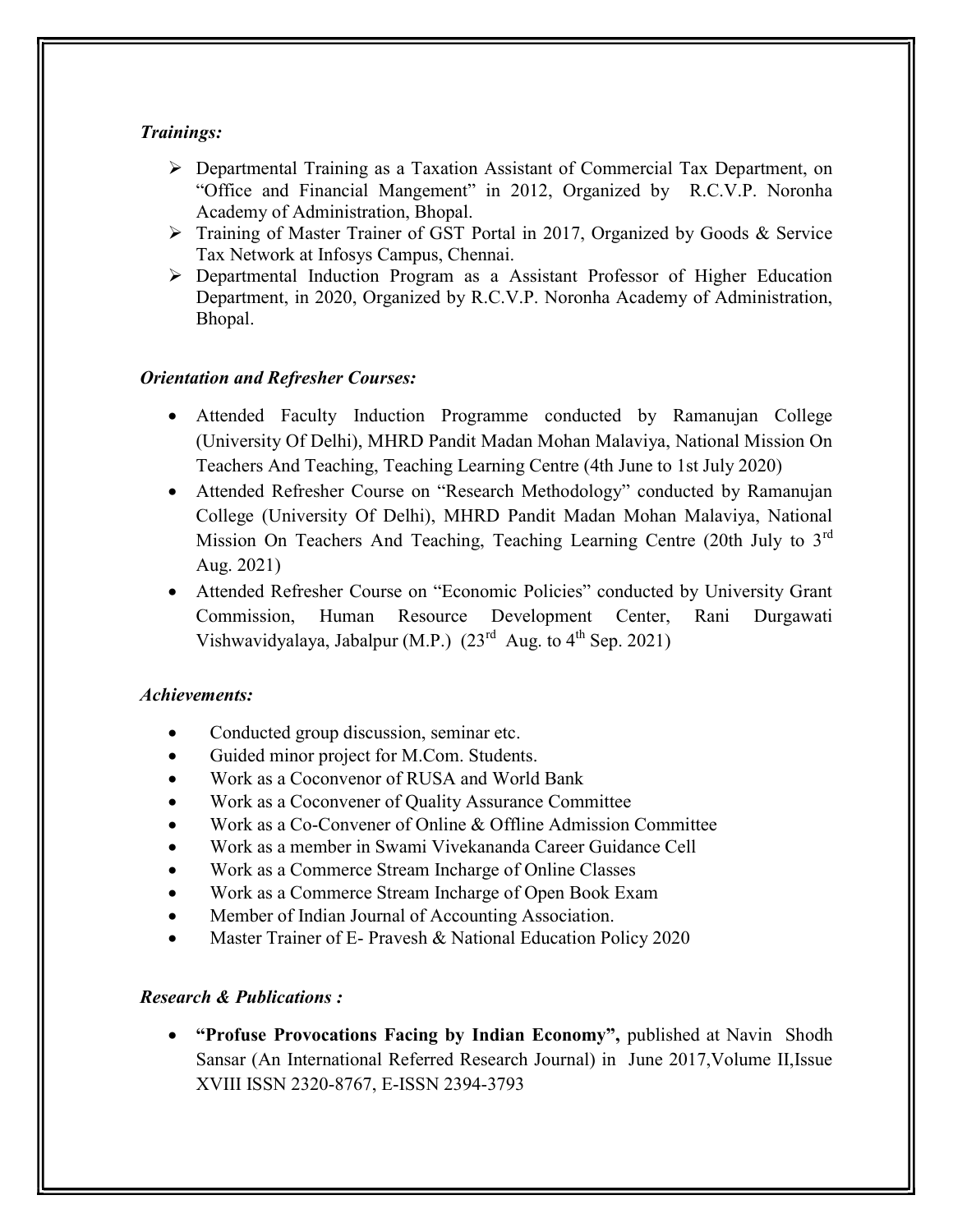- "IPR in India: An Introduction", published at Laxmi Book Publications (An International Referred Research Journal) in June 2019,Volume VIII ,Issue IX ISSN: 2249-894X
- "Ascendancies of Environment on E-Commerce" published at Advances in Humanities and Social Science Research (An International Referred Research Journal) in March 2021,Volume I, ISBN: 978-93-88901-18-5
- "Impact of Your Time Management On Educational Performance of Students", published at International Journal of Research and Analytical Reviews (IJRAR) (An International Referred Research Journal) in Feb. 2021, Volume VIII, Issue I E-ISSN 2348-1269, P- ISSN 2349-5138
- "Benefits & Pitfalls In Implementing International Public Sector Accounting Standards (IPSAS) In India", published at Journal of Emerging Technologies and Innovative Research (JETIR) (An International Open Access Journal) in June 2021, Volume VIII, Issue VI, ISSN 2349-5162
- "The Second Covid Strain In India: Why Will It Affect The Economy?", published at International Journal of Creative Research Thoughts (IJCRT) (An International Open Access Peer Reviewed Referred Journal) in Aug. 2021, Volume IX, Issue VIII, ISSN 2320-2882

#### Conferences :

- National Research Seminar on "Development with Social Parity" in Nov. 2006 organised by Dept. of Economics and Political Science, Govt. P.G. College Sendhwa (M.P.)
- National Research Seminar on "Political, Social & Economic Changes Due to Empowerment of Panchayati Raj" in Feb 2007 organized by Dept. of Political Science, Govt. P.G. College Khargone (M.P.)
- National Research Seminar on "Right to Information Act" in Feb 2007 organized by Govt. Girls College Khargone (M.P.)
- National Research Seminar on "Consumer Protection and Welfare" in Feb 2009 organised by Faculty of Social Science, Govt. P.G. College Khargone (M.P.)
- National Conference on "Commodity Trading and its Awareness" in Feb 2009 organised by School of Economics Devi Ahilya Vishwavidyalaya Indore
- International Webinar on "COVID 19: Life Challenges and Strategies" in May 2020 organised by V.K.S. University, Ara Bihar
- International Webinar on "Atmanirbhar Bharat: A Dawn of New Economic Reforms" in May 2020 organised by Anna Leela College of Commerce & Economics Mumbai
- National Webinar on "Impact of Covid 19 on Indian Retail Market" in Aug. 2020 organised by Govt. K.L. Arts, Commerce & Science College Bagbahara, Chhattisgarh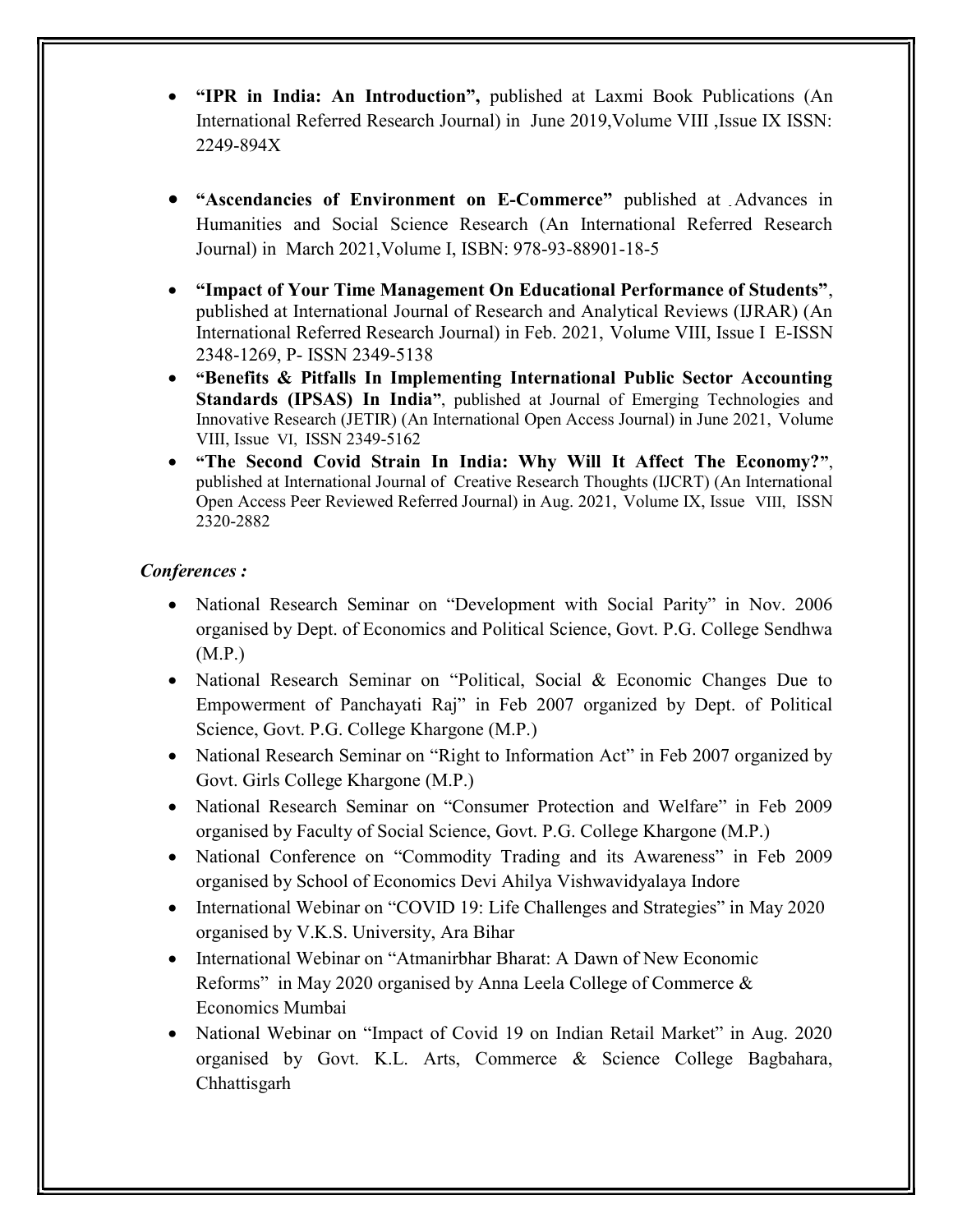- National Webinar on "National Education Policy 2020: Revamping the Higher Education" in Sep. 2020 organised by Symbiosis College of Arts and Commerce, Pune
- International Webinar on "Innovation and Public Policy" in May 2021 organised by Faculty of Business Administration and Commerce, Mandsaur University

## Faculty Development Programs :

- One week FDP on "Productive thinking in research methodology with special reference to E-Commerce" conducted by Department of Commerce, University of Mumbai (22th May to 27th May, 2020)
- One week FDP on "Skilling Teachers for online Education" conducted by UKA TARSADIA University Bardoli, Gujrat (02nd June to 06th June, 2020)
- One week FDP on "Open Source Learning Management System: MOODLE" conducted by Department of Electronics Engineering, Zakir Husain College of Engineering and Technology, Aligarh Muslim University, Aligarh (16th June to 20th June, 2020)
- 10 Days FDP on "The Scenario of Commerce, Management and Economics Education after COVID-19" conducted by (UGC-HRDC), Savitribai Phule Pune University, Pune (29th June to 08th July, 2020)
- One week FDP on "Recent Trends in Computer Science & IT" conducted by Raj Kumar Goel Institute of Technology, Ghaziabad (13th July to 17th July, 2020)
- One week FDP on "E-Contents and ICT Tools for Innovative and Effective Teaching & Learning Process" conducted by Roorkee College of Management and Computer Applications, Roorkee Uttarakhand (08th Aug. to 14th Aug. 2020)
- One week FDP on "Best Practices in Development of E- Content" conducted by Higher Education Department, Govt. of Madhya Pradesh  $(0.5<sup>th</sup>$  July to  $10<sup>th</sup>$  July 2021)

## Workshop Attended :

- Attended National Workshop on "Trends in Population: Its impact on Economic Development and Environment" in 2007 organised by Govt. P.G. College Khargone (M.P.)
- Attended National Workshop on "Statistical Package for Social Sciences" in 2016 organised by Indore Institute of Management & Research.
- Attended National Workshop on "Research Methodology" in 2020 organised by N.A.S.P.G. College Meerut (U.P.) and IGNOU Regional Center, Noida.

## Projects :

- Guided 75+ Job Oriented projects of B.Com
- Guided 40 Job Oriented projects of M.Com.